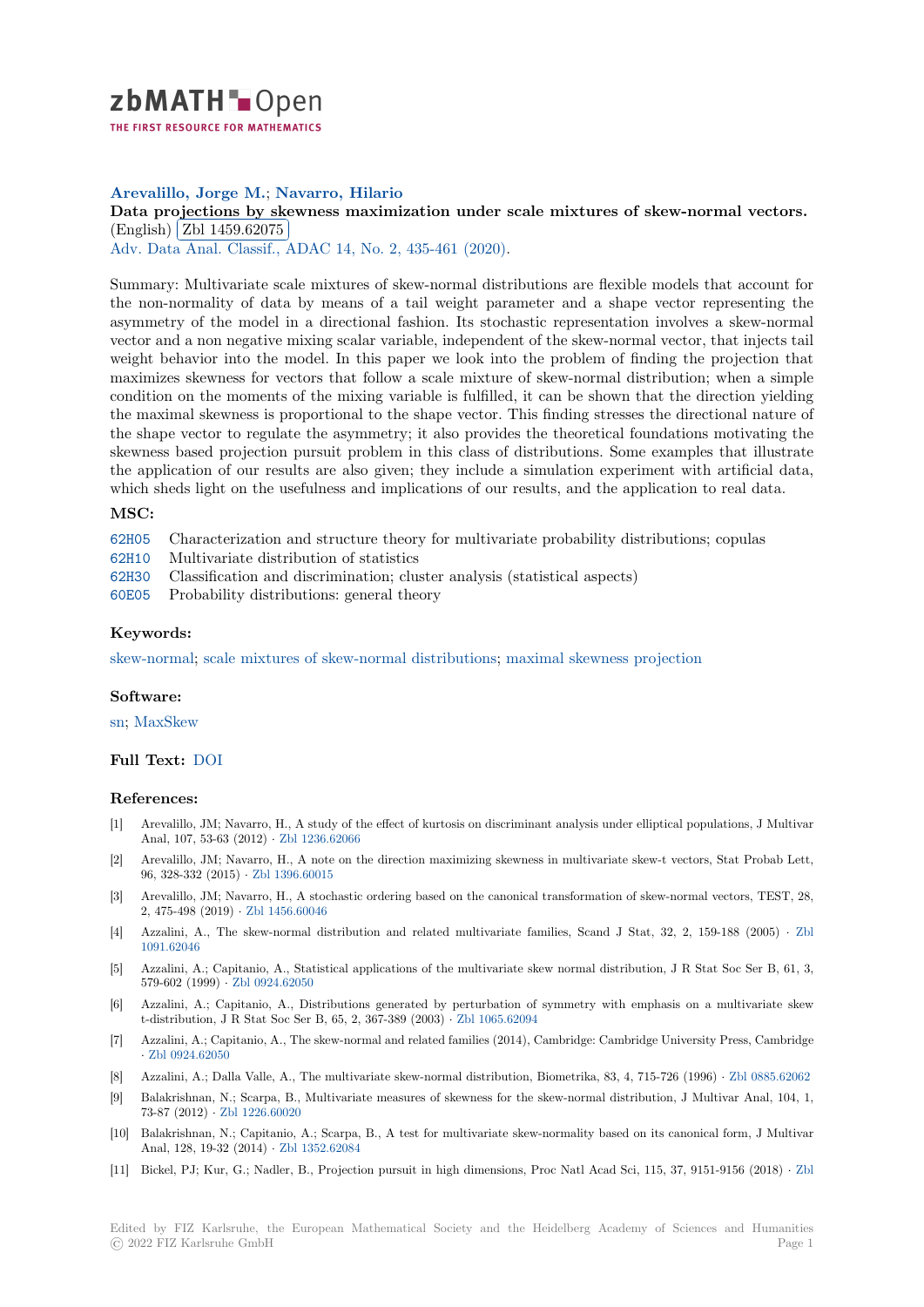1416.62320

- [12] Branco, MD; Dey, DK, A general class of multivariate skew-elliptical distributions, J Multivar Anal, 79, 1, 99-113 (2001) *·* Zbl 0992.62047
- [13] Capitanio A (2012) On the canonical form of scale mixtures of skew-normal distributions. arXiv:1207.0797
- [14] Capitanio, A.; Azzalini, A.; Stanghellini, E., Graphical models for skew-normal variates, Scand J Stat, 30, 1, 129-144 (2003) *·* Zbl 1035.60008
- [15] [Caussinus, H.;](https://zbmath.org/0992.62047) Ruiz-Gazen, A., Exploratory projection pursuit, chap 3, 67-92 (2010), Hoboken: Wiley, Hoboken
- [16] Chow, CK; Liu, CN, Approximating discrete probability distributions with dependence trees, IEEE Trans Inf Theory, 14, 3, 462-467 (1968) *·* Zbl 0165.22305
- [17] [Contreras-Reyes,](https://zbmath.org/1035.60008) JE; Arellano-Valle, RB, Kullback-Leibler divergence measure for multivariate skew-normal distributions, Entropy, 14, 9, 1606-1626 (2012) *·* Zbl 1306.62040
- [18] Cook, R.; Weisberg, S., An introduction to regression graphics (2009), Hoboken: Wiley, Hoboken
- [19] Cook, D.; Buja, [A.; Cabrera, J.,](https://zbmath.org/0165.22305) Projection pursuit indexes based on orthonormal function expansions, J Comput Gr Stat, 2, 3, 225-250 (1993)
- [20] Edwards, D.; de Abreu, GC; Labo[uriau, R., Selec](https://zbmath.org/1306.62040)ting high-dimensional mixed graphical models using minimal AIC or BIC forests, BMC Bioinform, 11, 1, 18 (2010)
- [21] Franceschini, C.; Loperfido, N., Testing for normality when the sampled distribution is extended skew-normal, 159-169 (2014), Cham: Springer International Publishing, Cham *·* Zbl 1407.62198
- [22] Franceschini C, Loperfido N (2016) MaxSkew: orthogonal data projections with maximal skewness. R package version 1.0, https://CRAN.R-project.org/package=MaxSkew
- [23] Friedman, JH, Exploratory projection pursuit, J Am Stat Assoc, 82, 397, 249-266 (1987) *·* Zbl 0664.62060
- [24] Friedman, JH; Tukey, JW, A projection pursuit al[gorithm for exp](https://zbmath.org/1407.62198)loratory data analysis, IEEE Trans Comput, 23, 9, 881-890 (1974) *·* Zbl 0284.68079
- [25] Gamez-Pozo, A.; Berges-Soria, J.; Arevalillo, JM; Nanni, P.; Lopez-Vacas, R.; Navarro, H.; Grossmann, J.; Castaneda, CA; Main, P.; Diaz-Almiron, M.; Espinosa, E.; Ciruelos, E.; Vara, JAF, Combined label-free quan[titative proteom](https://zbmath.org/0664.62060)ics and microRNA expression analysis of breast cancer unravel molecular differences with clinical implications, Cancer Res, 75, 11, 2243-2253 (2015)
- [26] Gómez-[Sánchez-Manzan](https://zbmath.org/0284.68079)o, E.; Gómez-Villegas, M.; Marín, J., Multivariate exponential power distributions as mixtures of normal distributions with bayesian applications, Commun Stat Theory Methods, 37, 6, 972-985 (2008) *·* Zbl 1135.62041
- [27] Huber, PJ, Projection pursuit, Ann Stat, 13, 2, 435-475 (1985) *·* Zbl 0595.62059
- [28] Jones, MC; Sibson, R., What is projection pursuit?, J R Stat Soc Ser A (Gen), 150, 1, 1-37 (1987) *·* Zbl 0632.62059
- [29] Kim, HM, A note on scale mixtures of skew normal distribution, Stat Probab Lett, 78, 13, 1694-1701 (2008) *·* Zbl 1152.62032
- [30] Kim, HM; Kim, C., Moments of scale mixtures of skew-normal di[stributions and](https://zbmath.org/0595.62059) their quadratic forms, C[ommun Stat Th](https://zbmath.org/1135.62041)eory Methods, 46, 3, 1117-1126 (2017) *·* Zbl 1364.62119
- [31] Lachos, VH; Ghosh, P.; Arellano-Valle, RB, Likelihood based inference for skew-normal independe[nt linear mixed](https://zbmath.org/0632.62059) models, Stat Sin, 20, 1, 303-322 (2010) *·* Zbl 1186.62071
- [32] Lachos, VH; Labra, FV; Bolfarine, H.; Ghosh, P., Multivariate measurement error models based on scale mixtures of the skew-normal distribution, Statistic[s, 44, 6, 541-556](https://zbmath.org/1364.62119) (2010) *·* Zbl 1291.62120
- [33] Lee, SX; McLachlan, GJ, Finite mixtures of canonical fundamental skew t-distributions: the unification of the restricted and unrestricted skew t-mixture mo[dels, Stat Compu](https://zbmath.org/1186.62071)t, 26, 573-589 (2016) *·* Zbl 1420.60020
- [34] Lin, TI, Robust mixture modeling using multivariate skew t distributions, Stat Comput, 20, 343-356 (2010)
- [35] Lin, TI; Ho, HJ; Lee, CR, Flexible mixture modelling usin[g the multivaria](https://zbmath.org/1291.62120)te skew-t-normal distribution, Stat Comput, 24, 531-546 (2014) *·* Zbl 1325.62113
- [36] Loperfido, N., Generalized skew-normal distributions, Chap 4, 65-80 [\(2004\), Boca R](https://zbmath.org/1420.60020)aton: CRC/Chapman \& Hall, Boca Raton
- [37] Loperfido, N., Canonical transformations of skew-normal variates., TEST, 19, 1, 146-165 (2010) *·* Zbl 1203.62102
- [38] Loperfido, N., S[kewness-based p](https://zbmath.org/1325.62113)rojection pursuit: a computational approach, Comput Stat Data Anal, 120, 42-57 (2018) *·* Zbl 1469.62111
- [39] Loperfido, N., Finite mixtures, projection pursuit and tensor rank: a triangulation, Adv Data Anal Classif, 13, 1, 145-173 (2019) *·* Zbl 1466.62355
- [40] Malkovich, JF; Afifi, AA, On tests for multivariate normality, J Am Stat Assoc, 68, 341, 176-179 (1973)
- [41] [Merkle, M., Con](https://zbmath.org/1469.62111)ditions for convexity of a derivative and some applications to the gamma function, Aequ Math, 55, 3, 273-280 (1998) *·* Zbl 0922.26005
- [42] Prado-V[ázquez, G.; Gám](https://zbmath.org/1466.62355)ez-Pozo, A.; Trilla-Fuertes, L.; Arevalillo, JM; Zapater-Moros, A.; Ferrer-Gómez, M.; Díaz-Almirón, M.; López-Vacas, R.; Navarro, H.; Maín, P.; Feliú, J.; Zamora, P.; Espinosa, E.; Fresno Vara, JÁ, A novel approach to triplenegative breast cancer molecular classification reveals a luminal immune-positive subgroup with good prognoses, Sci Rep, 9, 1, 1538 (2019)
- [43] Rody, A[.; Karn, T.; Lie](https://zbmath.org/0922.26005)dtke, C.; Pusztai, L.; Ruckhaeberle, E.; Hanker, L.; Gaetje, R.; Solbach, C.; Ahr, A.; Metzler, D.; Schmidt, M.; Müller, V.; Holtrich, U.; Kaufmann, M., A clinically relevant gene signature in triple negative and basal-like